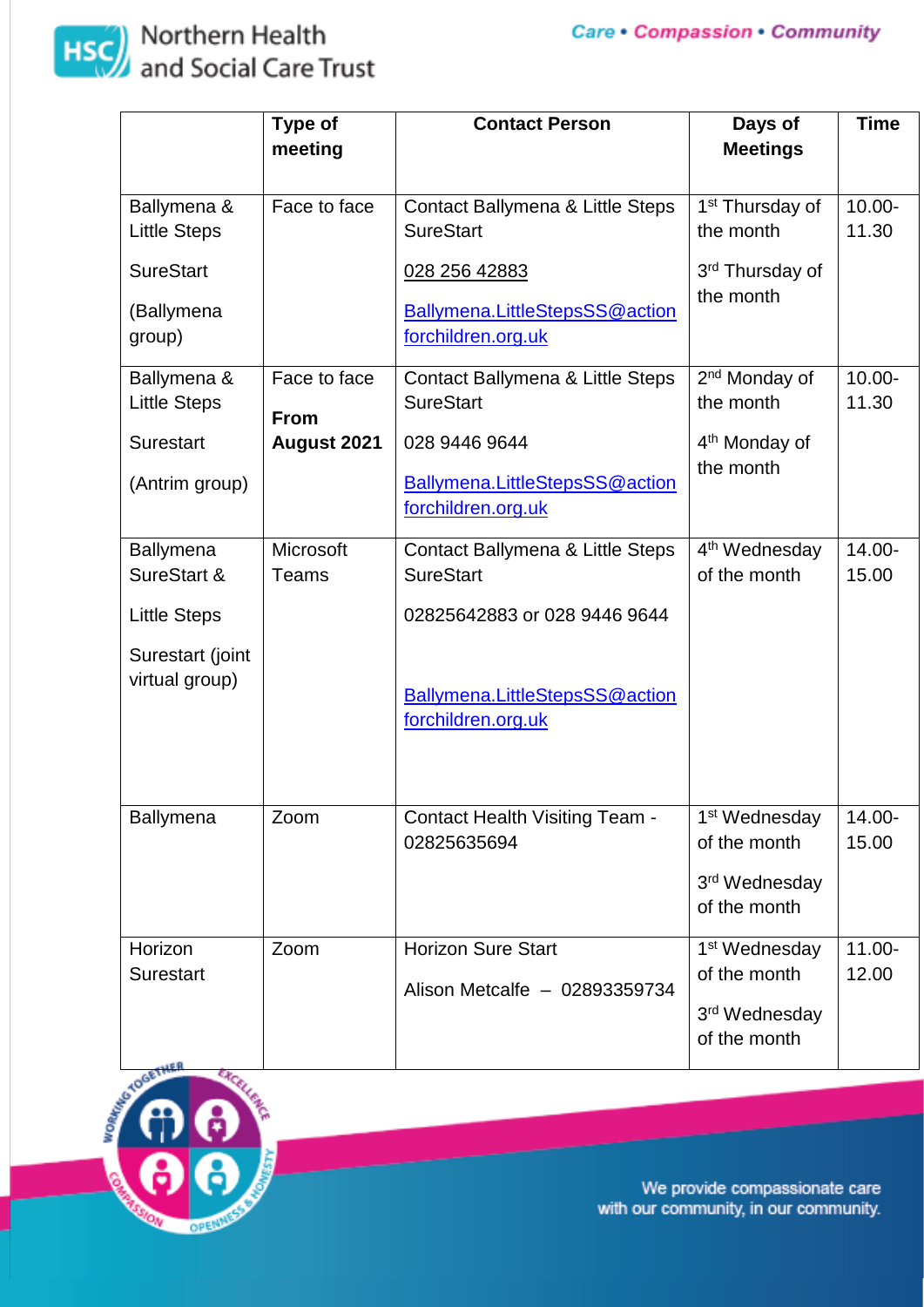

## **HSC** Northern Health<br>and Social Care Trust



We provide compassionate care with our community, in our community.